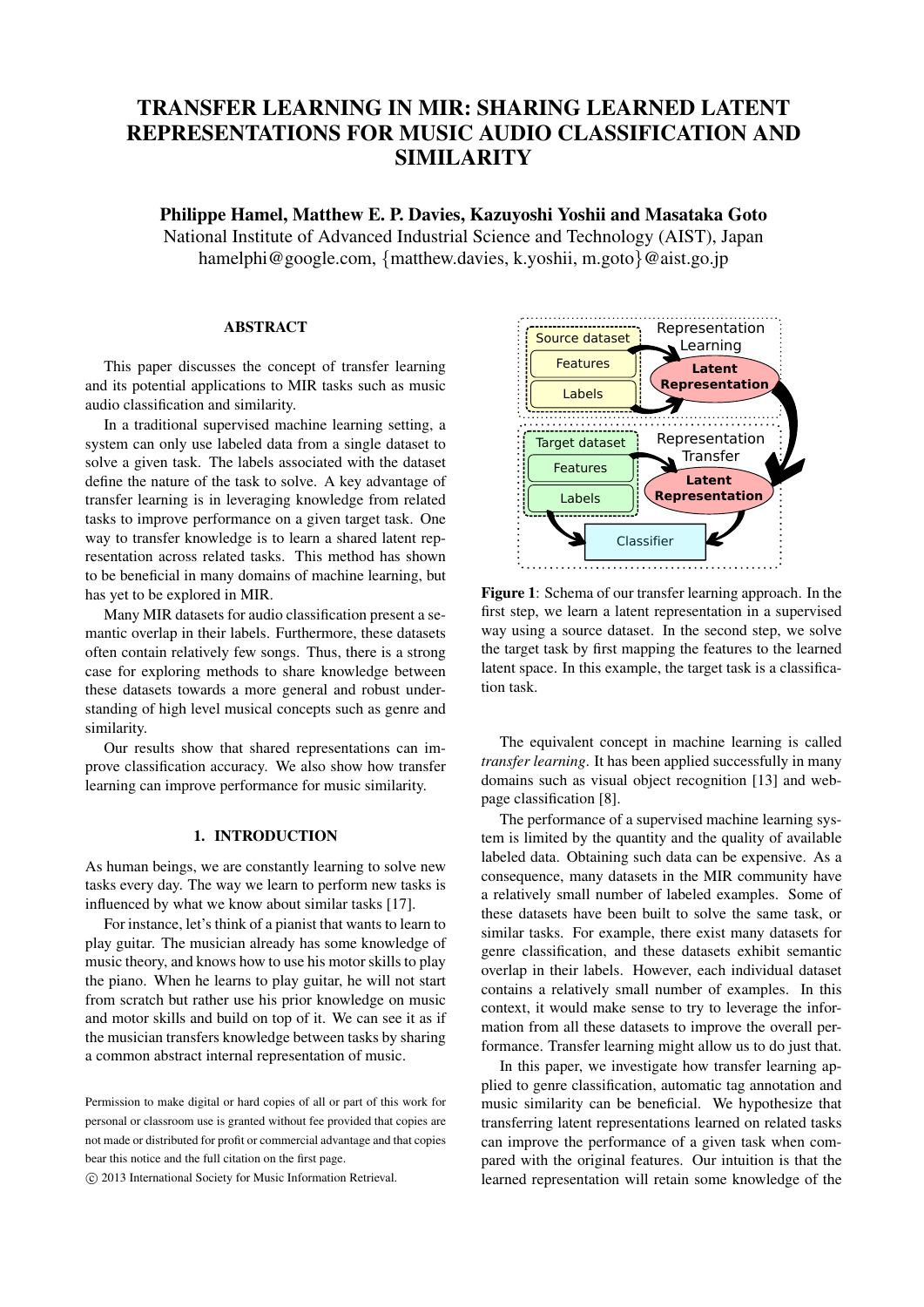original task and that this knowledge should make the given task easier to solve.

The paper is divided as follows. We begin with an overview of transfer learning in Section 2. We describe the different MIR tasks that are relevant to our experiments in Section 3. In Section 4 we give details about how we handle our features. The representation learning algorithm is presented in Section 5. We describe our experimental results in Section 6. Finally, we conclude in Section 7.

## 2. TRANSFER LEARNING

Transfer learning is a machine learning problem that focuses on reusing knowledge learned on one problem in order to help solve another. More formally, we will distinguish between the *target task*, which is the task that we ultimately want to solve, and the *source task* which is the related task that will help us in solving the target task. It is worth noting that there could be more than one source or target task.

Transfer learning is an active field of research, and many approaches have been proposed [2, 8, 13]. Pan et al. [6] describe four transfer learning approaches: i) *instance transfer*, ii) *feature representation transfer*, iii) *parameter transfer* and iv) *relational knowledge transfer*. In this work, we will focus on the feature representation transfer approach, which consists of learning a common feature space between the source and target tasks. More specifically, we will use a supervised approach to construct a feature space using labeled data from a source task, and then use this feature space to help solve the target task. This transfer learning process is illustrated in Figure 1.

Although transfer learning has been applied successfully in many domains, only a few applications can be found in the MIR domain. In [8], self-taught learning, which is an extension of semi-supervised learning, is applied to many tasks, including a 7-way music genre classification. However, very few details are provided on the nature of the music data. In [3], a deep representation learned on genre classification is used for automatic tag annotation. Although the transferred representation is compared to a set of audio features, there is no comparison to the original spectral features that were used to build the deep representation. Thus, it is difficult to assess the impact of the transfer of representation. In [10], a learned automatic tag annotation system is used to produce features to help solve a music similarity task. In [15], a method that attempts to capture the semantic similarities between audio features, tags, and artists names is presented. This multitask approach consists of embedding the different concepts in a common low-dimensional space. This learned space can then be used to solve many MIR related tasks. In our work, we use a similar approach to build a shared latent representation.

## 3. TASKS AND DATASETS

In this paper, we investigate transfer learning over three related MIR tasks: genre classification, music similarity es-

Table 1: Characteristics of the genre classification and automatic tag annotation datasets.

| Dataset           | $#$ of excerpts | $#$ of classes | Audio length |
|-------------------|-----------------|----------------|--------------|
| 1517-Artists [11] | 3180            | 19             | full         |
| <b>GTZAN</b> [14] | 1000            | 10             | 30s          |
| Homburg [4]       | 1886            |                | 10s          |
| Unique $[12]$     | 3115            | 14             | 30s          |
| Magnatagatune [5] | 22787           | 160            | 30s          |

Table 2: Genre classes for the datasets. In bold are the terms which are also tags in the Magnatagatune dataset [5].

| 1517-Artists                  | <b>GTZAN</b> | Homburg             | Unique      |
|-------------------------------|--------------|---------------------|-------------|
| Alternative & Punk            | blues        | alternative         | blues       |
| <b>Blues</b>                  | classical    | blues               | country     |
| Childrens's                   | country      | electronic          | dance       |
| <b>Classical</b>              | disco        | folkcountry         | electronica |
| Comedy & Spoken Word          | hiphop       | <b>funk</b> soulrnb | hip-hop     |
| Country                       | jazz         | jazz                | jazz        |
| Easy Listening & Vocals       | metal        | pop                 | klassik     |
| <b>Electronic &amp; Dance</b> | pop          | raphiphop           | reggae      |
| Folk                          | reggae       | rock                | rock        |
| <b>Hip-Hop</b>                | rock         |                     | schlager    |
| Jazz                          |              |                     | soul_rnb    |
| Latin                         |              |                     | volksmusik  |
| New Age                       |              |                     | world       |
| R&B & Soul                    |              |                     | wort        |
| Reggae                        |              |                     |             |
| Religious                     |              |                     |             |
| Rock & Pop                    |              |                     |             |
| Soundtracks & More            |              |                     |             |
| World                         |              |                     |             |

timation and automatic tag annotation. Even though these task all use music audio as input data, they differ in their goal and in the way performance is evaluated.

#### 3.1 Genre Classification

Genre classification consists of choosing the genre that best describes an audio excerpt given a set of genre labels. We consider 4 different datasets for genre classification: 1517-Artists [11], GTZAN [14] Homburg [4], and Unique [12]. These datasets each contain between 1000 and 3180 audio excerpts, from 10 seconds in length to full songs, classified in 9 to 19 genres. In the case where full songs are provided, we use only the first 30 seconds of each song. Further details about the datasets are in Table 1. The genre labels have strong semantic overlap across datasets as can be seen in Table 2. For simplicity, we will sometimes refer to the 1517-Artists dataset as *artists*.

To evaluate the performance of a genre classification system, we use the classification accuracy, which is simply the percentage of correctly classified excerpts in the test set.

#### 3.2 Music Similarity

Music similarity systems seek to obtain a measure of similarity between audio excerpts.

One issue with this task is that the meaning of *similarity* is ill-defined. What is considered similar by one listener might not be the same for another. Another issue is that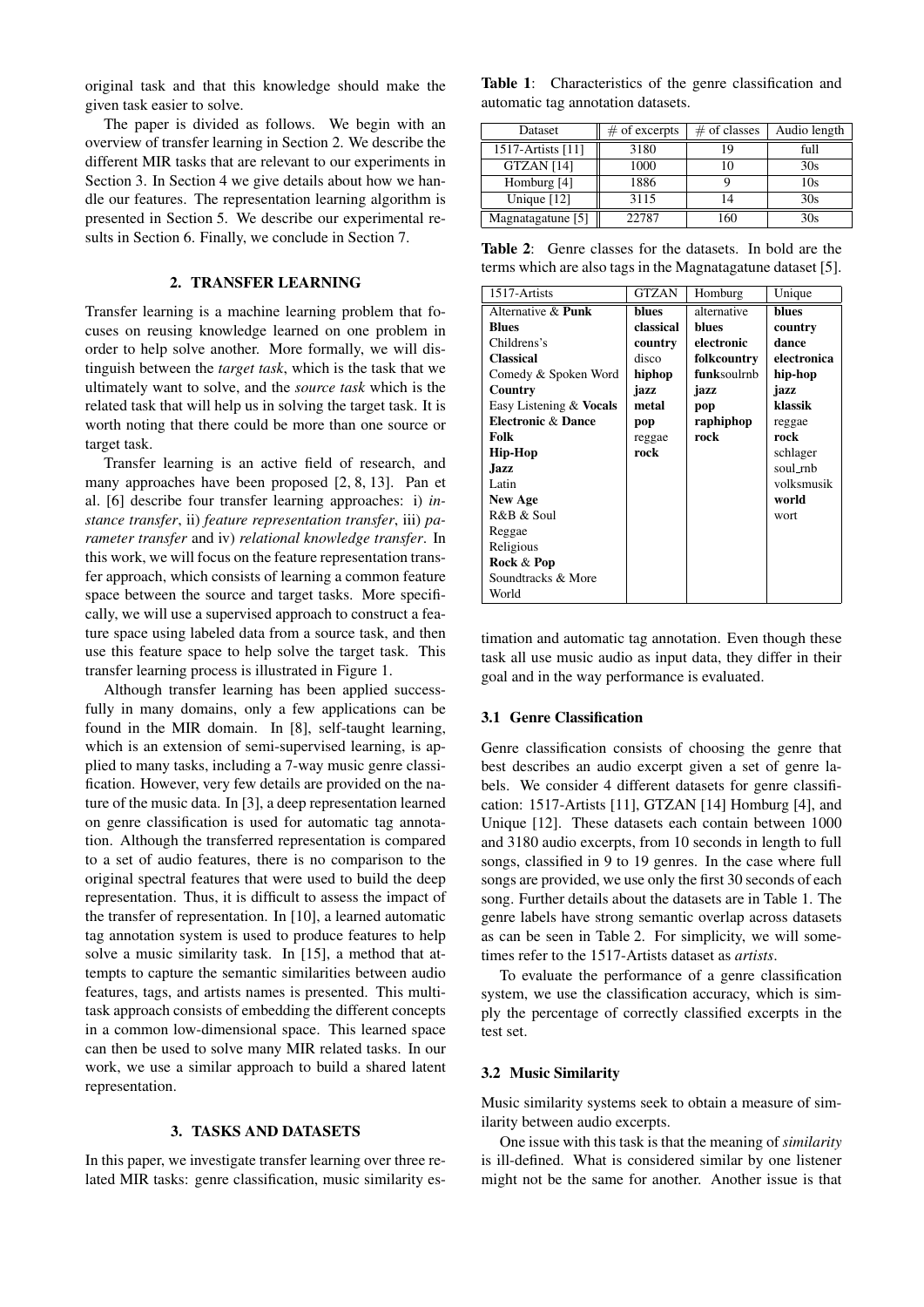similarity is a pair-wise relative measure. Thus, it is complicated and costly to obtain enough ground truth information from human listeners to fully evaluate music similarity systems. In order to circumvent these issues, music similarity systems often use genre labels as a proxy for similarity evaluation [7, 9, 12]. In this context, we consider that two excerpts within the same genre must be more similar than two excerpts from different genres. On this basis, we will use the same datasets as for genre classification in our music similarity experiments.

Even though genre classification and music similarity use the same data, the tasks differ on how we use the data and on how we evaluate performance. Typically, in the music similarity literature [7, 9, 12], the labels are not used for training. Thus, the task must be solved by signal processing, unsupervised learning, or, in our case, by transferring supervised learning from external datasets.

The evaluation of music similarity systems typically use *precision at* k as a performance measure. *Precision at* k gives the ratio of excerpts of the same class in the  $k$  nearest neighbors of a given excerpt. In this work we use  $k = 10$ .

Approaches to solve this task typically consist of measuring distances in a feature space to obtain a distance matrix. The type of features and the distance measure used can vary. In [7], distance is computed using the Jensen-Shannon divergence on a Gaussian representation of the features. In [12], an  $L_1$ -distance is computed over aggregated block-level features. In [9], an  $L_1$ -distance is computed on features extracted in an unsupervised fashion.

In this work, we use the  $L_1$ -distance on our different feature sets in order to obtain a similarity matrix. We also tested Euclidian distance and Cosine distance and obtained similar results.

#### 3.3 Tag annotation

The automatic tag annotation task consists of assigning words to describe an audio excerpt. It is a multi-label problem, meaning that many labels can be applied to a single example. In this paper, we use the Magnatagatune dataset [5] which contains more than 22,000 30-seconds excerpts and 160 tags. Tag labels include musical genre (rock, blues, jazz), instrumentation (guitar, piano, vocals), mood (sad, mellow), other descriptors (fast, airy, beat), etc. There is high semantic overlap with the genre labels from the four genre datasets. We illustrate this, in Table 2, by putting in bold the genres which are also tags in the Magnatagatune dataset.

## 4. AUDIO FEATURES

In our experiments, we extract Mel-spectrum features from audio. We compute the Discrete Fourier Transform (DFT) on frames of 46ms (1024 samples at 22kHz sampling rate) with half frame overlap. We then pass the magnitude spectrum through 200 triangle Mel-scaled filters and take the log-amplitude to obtain the Mel-spectrum features. These are what we will refer to as *frame-level* features.

However, frame level features have been shown to be suboptimal for genre classification [1]. To obtain a better classification performance, we aggregate features on windows of 64 frames (about 1.5s), computing the mean, variance, maximum and minimum of each feature. We can apply this aggregation process to the Mel-spectrum features as well as to the frame-level latent representations. We will refer to aggregated features as *window-level* features.

## 5. LEARNING A LATENT REPRESENTATION

In order to transfer knowledge between tasks, we aim to learn a latent representation that will be shared across tasks. To learn this representation, we use the linear embedding method described in [16]. This method consists of embedding both the features and the labels via linear transformations in a common space. This algorithm is built to handle a large number of labels in a multi-label problem, such as in the case of automatic tag annotation. However, the model can trivially be adapted to multi-class problems with a small number of classes such as genre recognition. The model has also been extended to multi-task learning in MIR in [15].

The algorithm seeks to map both the features and the labels in a common latent space, as illustrated in Figure 2. Given a feature representation  $x \in \mathbb{R}^d$  and a set of labels  $i \in \mathcal{Y} = \{1, ..., Y\}$ , we seek to jointly learn a *feature embedding transform* that will map the feature space to a semantic space  $\mathbb{R}^D$ 

$$
\Phi_x(x): \mathbb{R}^d \to \mathbb{R}^D
$$

and a *label embedding transform* that will map labels to the same semantic space

$$
\Phi_y(i): \{1, ..., Y\} \to \mathbb{R}^D.
$$

Thus, in this latent space, it is possible to measure distances between different concepts such as between two feature vectors, a feature vector and a label, or between two labels.

Since we use linear maps, we have  $\Phi_x(x) = Vx$  where V is a  $D \times d$  matrix and  $\Phi_y(i) = W_i$  where  $W_i$  is the *i*-th column of a  $D \times Y$  matrix. We can obtain an affinity measure between a feature vector and a given label with

$$
f_i(x) = \Phi_y(i)^\top \Phi_x(x) = W_i^\top V x.
$$

Each training example has positive and negative labels associated to it. Given a feature vector, an optimal representation would yield high affinities for positive labels and low affinities for negative labels. In other words, if we rank the affinities of the labels to the feature vector, the positive labels should be ranked low (i.e. in the first few positions), and the negative labels should be ranked high. Computing the exact ranking of the labels becomes expensive when there are many labels. Thus, following [16] we use a stochastic method that allows us to compute an approximate ranking.

The training procedure is as follows. For a given training example  $x'$ , we randomly pick a positive label j. Then,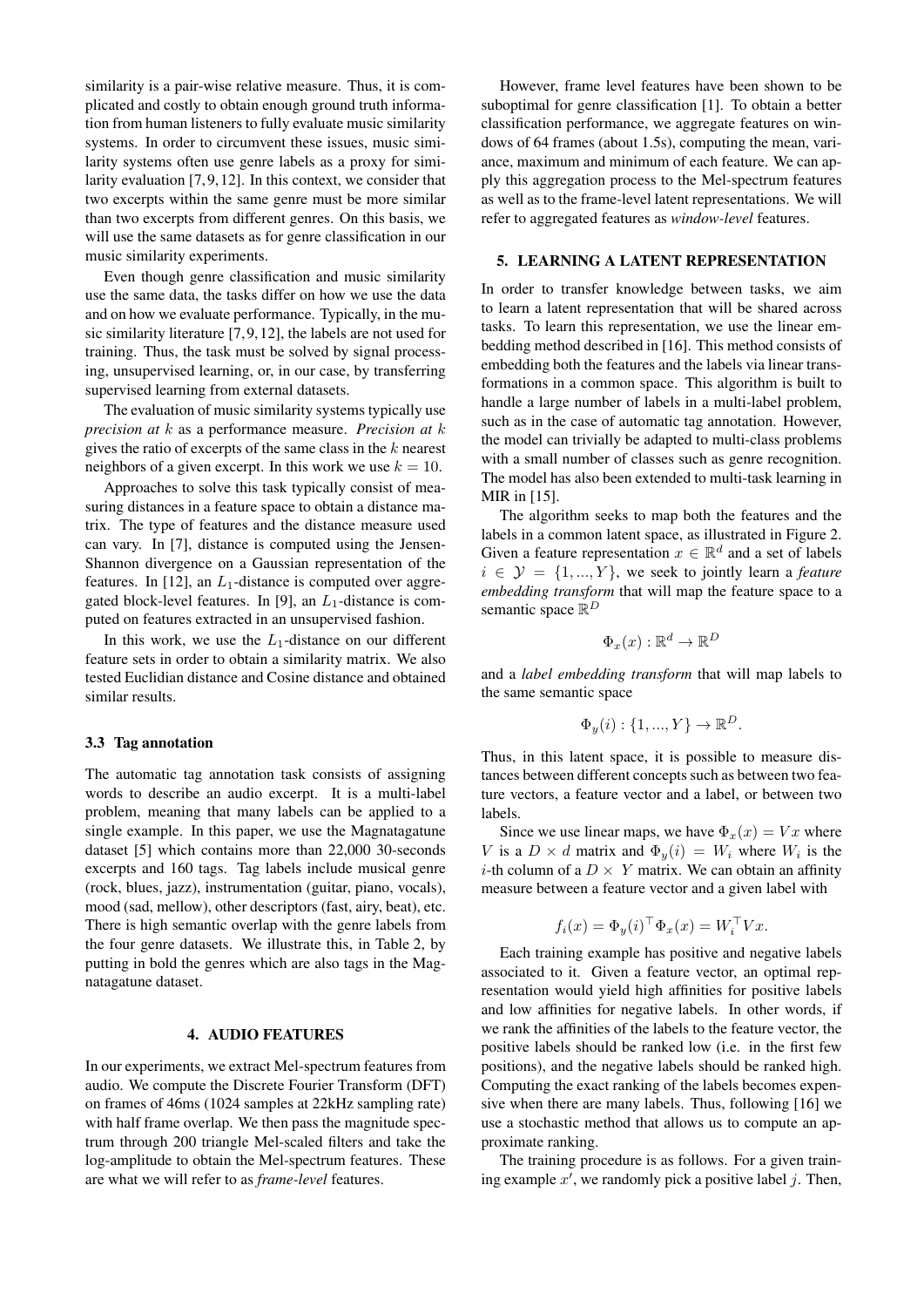

Figure 2: Illustration of the learning of the latent representation. Audio features and labels are mapped to a common embedding space via the transformations  $\Phi_x$  and  $\Phi_y$ . In this example, excerpt  $X'$  has *jazz* as a positive label and *blues* as a negative example. The black arrows illustrate how the learning gradient will push the negative label embedding and the feature embedding away from each other, while pulling the positive example embedding and the feature embedding together.

we iterate randomly through the negative labels until we find a label j' for which  $f_{j'}(x') > f_j(x') - 1$ . If we do not find such a negative label, we move to the next training example. If we only need a few iterations to find such a negative label, chances are that the rank of the positive label is high, we thus try to correct this by boosting the loss. On the contrary, if we need many iterations to find such a negative label, the rank of the positive label is probably quite low, so we do not need to change the representation as much. We then minimize the loss given by

$$
\mathcal{L} = L(r)|1 - f_j(x') + f_{j'}(x')|
$$

where  $L(r) = \sum_{k=1}^{r} 1/k$  and r is the approximated rank of the label  $j$  and is given by

$$
r = \left\lfloor \frac{Y - 1}{N} \right\rfloor
$$

where N is the number of iterations needed to find  $j'$ , and  $\lvert \cdot \rvert$  is the floor function. The loss  $\mathcal L$  is known as the Weighted Approximate-Rank Pairwise loss, or WARP loss [16]. The  $L$  term increases as the approximate rank  $r$ grows. The second term in the loss can be seen as a kind of hinge loss, which tries to maximize the margin. For a more in depth description of the algorithm, see [16] and [15] .

In our experiments we used a batch method, meaning that we average the gradient over a batch before updating the parameters. We use 100 examples per batch. For the dimensionality of our latent space, we followed [16] and [15] and chose  $D = 100$  as the latent dimensionality for all our experiments.

To extend the model to a multi-dataset setting, we simply alternate between datasets after each batch. The feature embedding transformation is shared across all datasets, but the label embedding transformations are independent. In this way, we do not assume any semantic similarity between similar classes across datasets. In Section 6.1, we show that the model naturally learns these semantic similarities.

## 6. EXPERIMENTS

We conduct several experiments to assess if transferring knowledge across datasets and task can be beneficial. First, we qualitatively evaluate the semantic similarity in a multidataset genre embedding. Then, we compare genre classification performance between tag embedding, genre embedding and the base features. Finally, we use these feature spaces for the music similarity task.

## 6.1 Semantic similarity

In our first experiment, we learn an embedding jointly on the four genre datasets. The combination of the four label sets gives us a total 52 labels. We then look at the nearest neighbours of the class embedding and make a qualitative evaluation. If the embedding process learns semantic information about the classes as expected, similar classes across datasets should be close to each other.

To do this, we compute a distance matrix using an  $L_1$ distance on the embeddings of all the classes. Then, for each class, we look at which classes are the closest and perform a qualitative evaluation. Some typical examples are presented in Table 3. In general the similar classes across datasets tend to be close to one another. For example, in Table 3, we see that the *jazz* classes all end up near one another in the embedding space. However, there are also some problematic classes. For instance, the *blues* classes do not appear to all be clustered together. From these results, we can say that the embedding space indeed learns some kind of semantic knowledge about the classes.

#### 6.2 Genre Classification

For this experiment, we consider three sets of features for each genre dataset: base features, genre embedding and tag embedding. The base features are the window-level aggregated Mel-spectrum features described in Section 4.

For a given genre dataset, the genre embedding is learned jointly on the 3 other genre datasets. It is learned on frame-level Mel-spectrum features. The frame-level embedded features are then aggregated in a similar fashion as the base features to obtain window-level features.

The tag embedding is learned on the Magnatagatune dataset. Again, the embedding is learned on frame-level features and these are then aggregated to obtain windowlevel features. We then train a simple linear regression classifier on the window-level features. Finally to classify a song, we average the output of the classifier on the whole song and pick the class with the highest output.

One of the key strengths of transfer learning compared to standard learning is the ability to improve performance using fewer training examples [8]. To test this hypothesis, we measure the accuracy of the classifier across a range of training examples per class in the target dataset. Since the number of examples per class is unbalanced in some datasets, there are cases where there are fewer examples for the less frequent classes. We ran a 10-fold cross-validation for each experiment. The results are shown in Figure 3.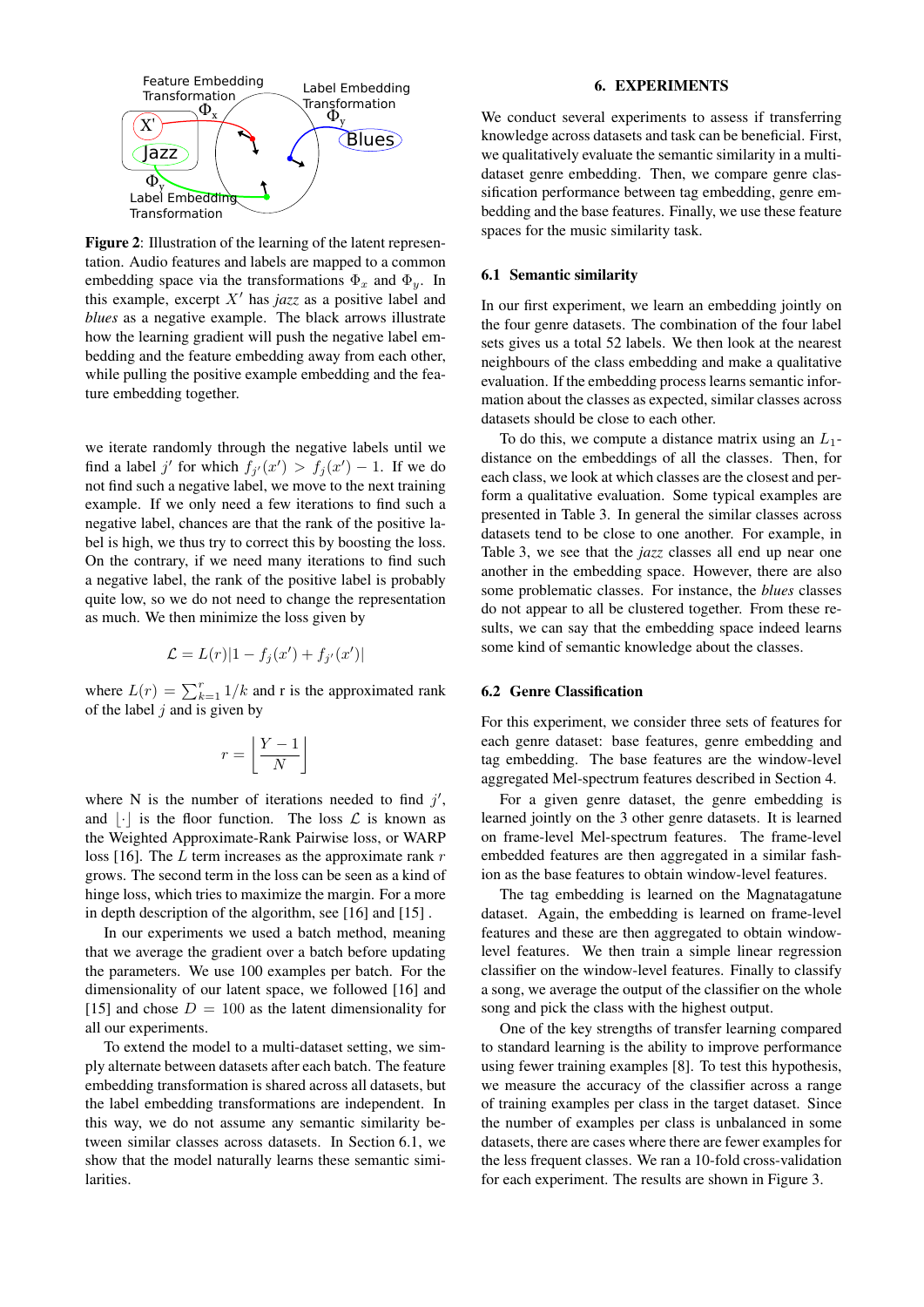Table 3: Nearest neighbouring classes in the genre embedding space for a few examples.

| Seed                        | 5 Nearest neighbours (in order)                                                                      |  |
|-----------------------------|------------------------------------------------------------------------------------------------------|--|
| Hip-Hop(artists)            | hip-hop(unique), raphiphop(homburg), schlager(unique), hiphop(gtzan), Electronic & Dance(artists)    |  |
| Rock $& Pop(artists)$       | rock(unique) rock(homburg) Alternative & Punk(artists) metal(gtzan) alternative(homburg)             |  |
| Electronic & Dance(artists) | raphiphop (homburg) reggae(unique) electronica(unique) pop(gtzan) dance(unique)                      |  |
| country(gtzan)              | country(unique), folkcountry(homburg), rock(unique), Country(artists), Religious(artists)            |  |
| jazz(homburg)               | jazz(unique), jazz(gtzan), Jazz(artists), world(unique), dance(unique)                               |  |
| blues(unique)               | alternative(homburg), Alternative & Punk(artists), blues(gtzan), funksoulrnb(homburg), rock(homburg) |  |

Table 4: Classification accuracy and standard error on the full training set using a 10-fold cross-validation.

| Dataset      | <b>Base Features</b> | Genre Embedding | Tag Embedding      |
|--------------|----------------------|-----------------|--------------------|
| Artists      | $0.323 + 0.010$      | $0.310 + 0.005$ | $0.338 + 0.007$    |
| <b>GTZAN</b> | $0.748 + -0.010$     | $0.671 + 0.014$ | $0.754 + (-0.015)$ |
| Homburg      | $0.580 + 0.012$      | $0.561 + 0.009$ | $0.584 + 0.008$    |
| Unique       | $0.651 + 0.006$      | $0.634 + 0.005$ | $0.666 +/- 0.006$  |

Table 5: Precision at 10 for the music similarity task on different feature spaces. The genre embedding is learned using the 3 other genre datasets. The tag embedding is learned on the Magnatagatune dataset.

| Dataset      | <b>Base Features</b> | Genre Embedding | Tag Embedding |
|--------------|----------------------|-----------------|---------------|
| Artists      | 0.15                 | 0.19            | 0.19          |
| <b>GTZAN</b> | 0.48                 | 0.52            | 0.53          |
| Homburg      | 0.36                 | 0.41            | 0.40          |
| Unique       | 0.53                 | 0.52            | 0.54          |

These results show that the tag embedding often significantly outperforms the base features. This confirms our hypothesis. However, the genre embedding does not perform as well, obtaining better accuracy only for the *Homburg* dataset.

We then measured the accuracy of the three feature sets on the full training dataset. The results are in Table 4. We see that the tag embedding tends to give slightly better results.

## 6.3 Music similarity

For this task, we used the same 3 feature sets as in Section 6.2. We use precision at 10 as the performance measure. Results are shown in Table 5. We see that both the genre and tag embedding features perform better than the base features, except for the Unique dataset where the three feature sets perform about as well.

## 7. CONCLUSION

In this paper, we conducted experiments on sharing a learned latent representation between related MIR tasks. We showed that jointly learning a representation on many genre datasets naturally learns semantic similarity between genre classes. In the context of genre classification, we saw that transferring a representation between tasks can significantly improve classification accuracy when the number of training examples is limited. In the context of music similarity, we saw that the similarity space obtained by embedding features using genre and tag labels allows better precision.

The fact that the genre embedding performed worse

than the base features for the genre classification task goes against our hypothesis that classification accuracy should be improved by such a representation. This might be due to the fact that the genre datasets are rather small, and thus there was not enough data to learn a robust representation. Another reason might be that some of the semantic knowledge that was learned ended up in the label embedding transform rather than the feature embedding transform. Since we did not use the label embedding transform in the classification task experiment, some of the learned knowledge might have been lost in the transfer. To address this problem in future work, we could try to impose a more severe regularization on the label embedding transformation in the learning process. This could help to force the semantic knowledge to go in the feature embedding transformation.

In this work, to focus on the simplest case first, we limited ourselves to basic feature aggregation, a linear embedding method, and a linear classifier. Each of these elements could be improved further. Thus the performance measures presented in this paper might not reflect the full power of transfer learning. For the features, more complex blocklevel features as described in [12] could be constructed from the learned frame-level representation. For the representation learning, non-linear mappings could be used to obtain a more powerful representation. Finally, more complex classifiers, such as support vector machines or neural networks could be used to improve classification accuracy on the learned features.

This work presents a first analysis of the potential of transfer learning in MIR. We hope that the results presented here will stimulate more research in the field and motivate the application of transfer learning in future MIR applications.

### 8. ACKNOWLEDGMENTS

This work was supported by OngaCREST, CREST, JST.

#### 9. REFERENCES

- [1] J. Bergstra. Algorithms for Classifying Recorded Music by Genre. Masters thesis, Université de Montréal, 2006.
- [2] R. Caruana. Multitask learning. *Machine Learning*, 28(1):41– 75, July 1997.
- [3] P. Hamel and D. Eck. Learning features from music audio with deep belief networks. In *Proceedings of the 11th International Conference on Music Information Retrieval (IS-MIR)*, pages 339–344, 2010.
- [4] H. Homburg, I. Mierswa, B. Mller, K. Morik, and M. Wurst. A benchmark dataset for audio classification and clustering. In *Proceedings of the 6th International Society for Music Information Retrieval Conference (ISMIR)*, pages 528–531, 2005.